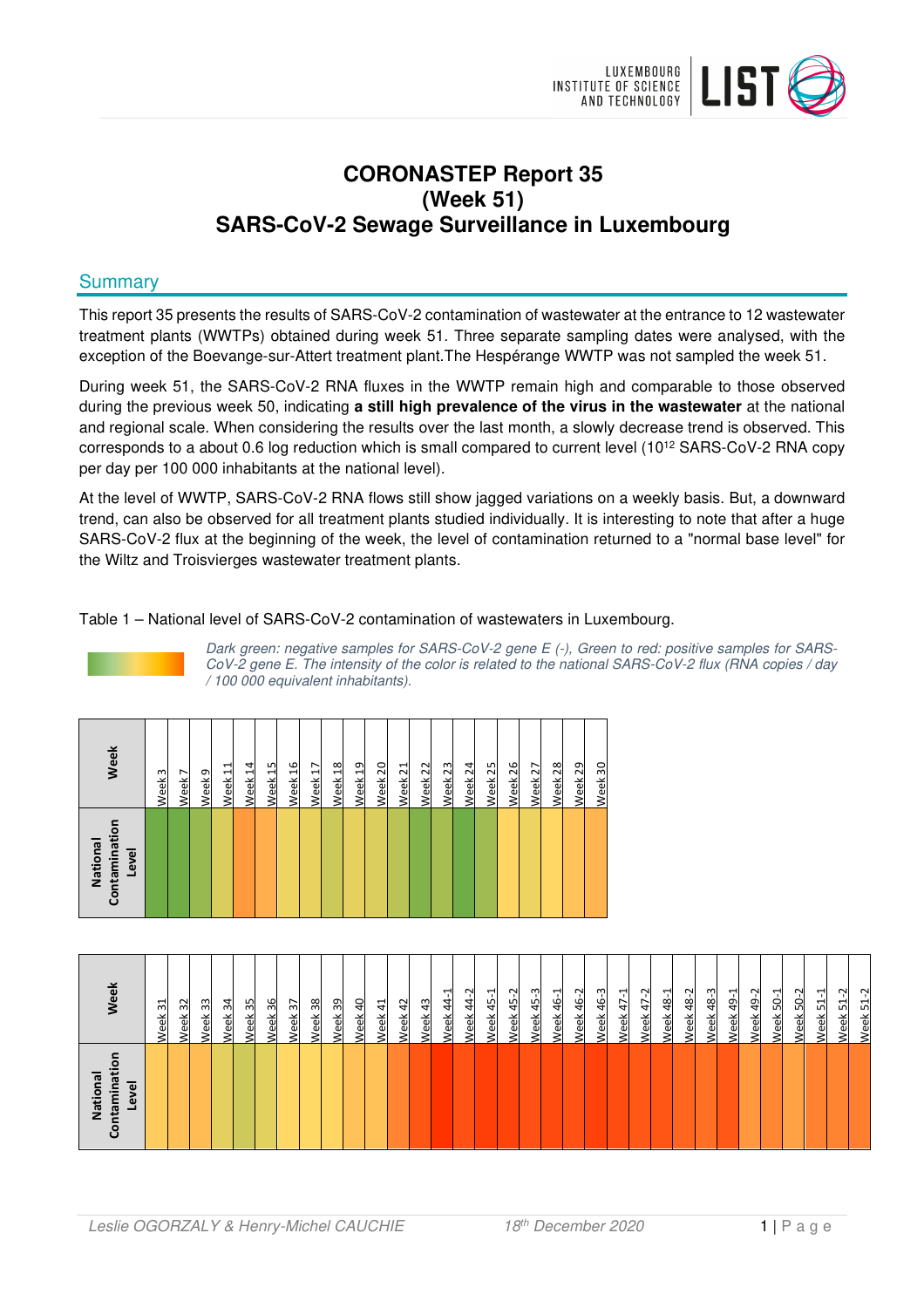

Figure 1a – RT-qPCR quantification time-course monitoring of SARS-CoV-2 (E gene) in Luxembourgish wastewater samples from December 2019 to December 2020. Grey squares: daily-confirmed cases for Luxembourgish residents (https://data.public.lu/fr/datasets/donnees-covid19/), Blue dots: cumulative SARS-CoV-2 flux (RNA copies / day / 100 000 equivalent inhabitants).



Figure 1b - Close-up of Figure 1a showing results from September 1st on.

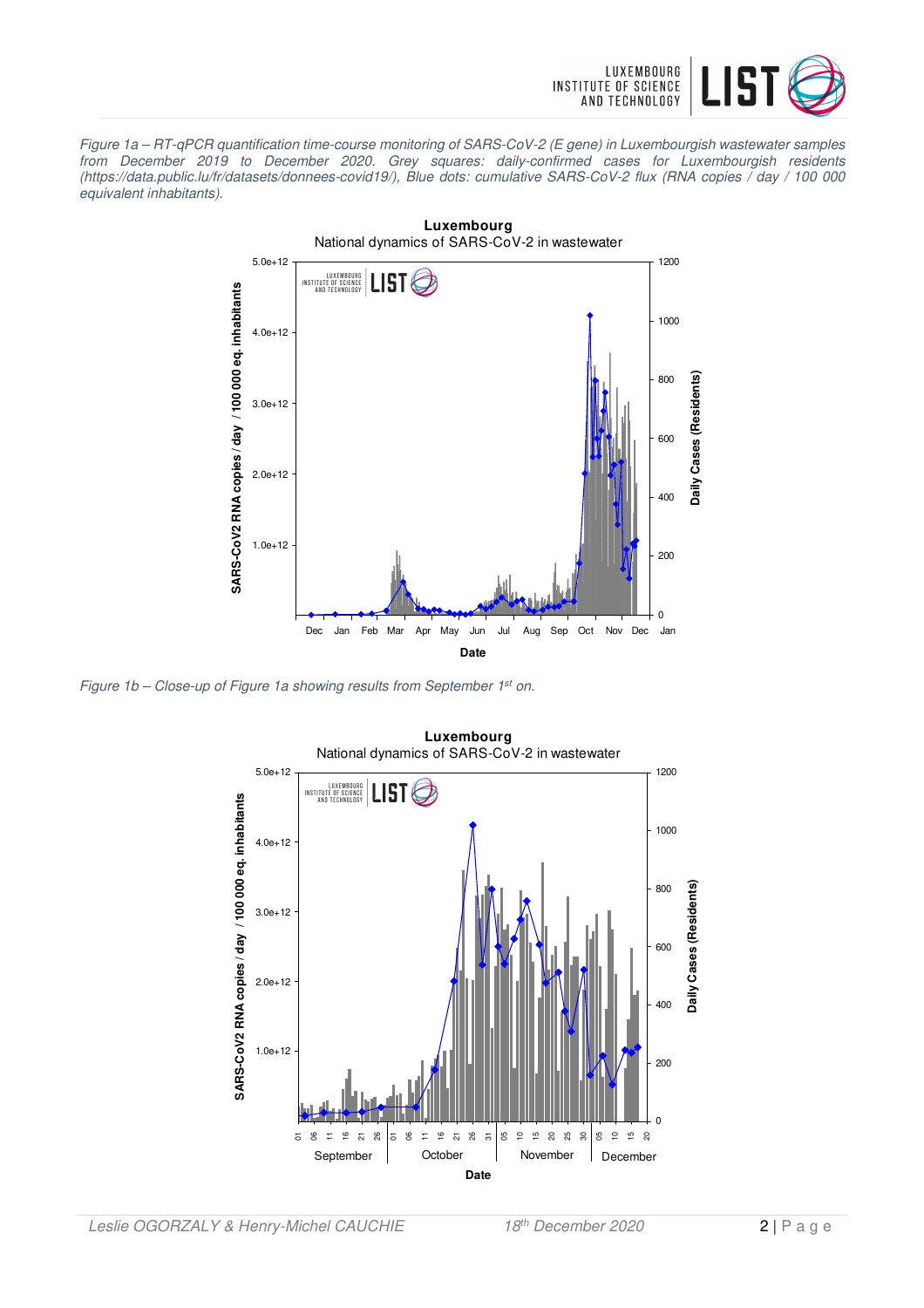

Table 2 - Level of SARS-CoV-2 contamination of each analyzed wastewater treatment plant in Luxembourg during the second wave. BEG: Beggen, BET: Bettembourg, SCH: Schifflange, BLE: Bleesbruck, MER: Mersch, PET: Pétange, HES: Hespèrange, ECG: Echternach, UEB: Uebersyren, GRE: Grevenmacher, TRO: Troisvierges, BOE: Boevange sur Attert, WIL: Wiltz



Dark green: negative samples for SARS-CoV-2 gene E (-), Green to red: positive samples for SARS-CoV-2 gene E. The intensity of the color is related to the RT-qPCR signal (Ct values) Grey boxes: no data

|            | 2020              |                    |                    |                    |                    |                                          |                    |                    |                    |                    |                    |                    |                    |                    |                    |                    |                                          |                    |                    |                    |                    |                    |         |                    |                    |         |         |                    |                |                    |                  |                  |           |                  |                  |                  |                  |                  |                  |                  |           |                  |                  |                  |           |           |                                  |           |                      |
|------------|-------------------|--------------------|--------------------|--------------------|--------------------|------------------------------------------|--------------------|--------------------|--------------------|--------------------|--------------------|--------------------|--------------------|--------------------|--------------------|--------------------|------------------------------------------|--------------------|--------------------|--------------------|--------------------|--------------------|---------|--------------------|--------------------|---------|---------|--------------------|----------------|--------------------|------------------|------------------|-----------|------------------|------------------|------------------|------------------|------------------|------------------|------------------|-----------|------------------|------------------|------------------|-----------|-----------|----------------------------------|-----------|----------------------|
|            | <b>First wave</b> |                    |                    |                    |                    |                                          |                    |                    |                    |                    |                    |                    |                    |                    |                    |                    |                                          |                    |                    |                    |                    |                    |         |                    |                    |         |         |                    |                | <b>Second wave</b> |                  |                  |           |                  |                  |                  |                  |                  |                  |                  |           |                  |                  |                  |           |           |                                  |           |                      |
| WWTP       | Week <sub>9</sub> | Week <sub>11</sub> | Neek <sub>14</sub> | Week <sub>15</sub> | Neek <sub>16</sub> | Week <sub>18</sub><br>Week <sub>17</sub> | Week <sub>19</sub> | Week <sub>20</sub> | Neek <sub>21</sub> | Week <sub>22</sub> | Week <sub>23</sub> | Neek <sub>24</sub> | Week <sub>25</sub> | Neek <sub>26</sub> | Week <sub>27</sub> | Neek <sub>28</sub> | Veek <sub>30</sub><br>Week <sub>29</sub> | Week <sub>31</sub> | Neek <sub>32</sub> | Week <sub>33</sub> | Week <sub>34</sub> | Week <sub>35</sub> | Week 36 | Neek <sub>37</sub> | Week <sub>38</sub> | Week 39 | Week 40 | Neek <sub>41</sub> | <b>Neek 42</b> | Week43             | <b>Veek 44-1</b> | <b>Neek 44-2</b> | Veek 45-1 | <b>Neek 45-2</b> | <b>Neek 45-3</b> | <b>Neek 46-1</b> | <b>Veek 46-2</b> | <b>Neek 46-3</b> | <b>Veek 47-1</b> | <b>Neek 47-2</b> | Veek 48-1 | <b>Neek 48-2</b> | <b>Neek 48-3</b> | <b>Neek 49-1</b> | Week 49-2 | Week 50-1 | <b>Neek 50-2</b><br>$N$ eek 51-1 | Week 51-2 | Week <sub>51-3</sub> |
| <b>BEG</b> |                   |                    |                    |                    |                    |                                          |                    |                    |                    |                    |                    |                    |                    |                    |                    |                    |                                          |                    |                    |                    |                    |                    |         |                    |                    |         |         |                    |                |                    |                  |                  |           |                  |                  |                  |                  |                  |                  |                  |           |                  |                  |                  |           |           |                                  |           |                      |
| <b>BET</b> |                   |                    |                    |                    |                    |                                          |                    |                    |                    |                    |                    |                    |                    |                    |                    |                    |                                          |                    |                    |                    |                    |                    |         |                    |                    |         |         |                    |                |                    |                  |                  |           |                  |                  |                  |                  |                  |                  |                  |           |                  |                  |                  |           |           |                                  |           |                      |
| <b>SCH</b> |                   |                    |                    |                    |                    |                                          |                    |                    |                    |                    |                    |                    |                    |                    |                    |                    |                                          |                    |                    |                    |                    |                    |         |                    |                    |         |         |                    |                |                    |                  |                  |           |                  |                  |                  |                  |                  |                  |                  |           |                  |                  |                  |           |           |                                  |           |                      |
| <b>BLE</b> |                   |                    |                    |                    |                    |                                          |                    |                    |                    |                    |                    |                    |                    |                    |                    |                    |                                          |                    |                    |                    |                    |                    |         |                    |                    |         |         |                    |                |                    |                  |                  |           |                  |                  |                  |                  |                  |                  |                  |           |                  |                  |                  |           |           |                                  |           |                      |
| <b>MER</b> |                   |                    |                    |                    |                    |                                          |                    |                    |                    |                    |                    |                    |                    |                    |                    |                    |                                          |                    |                    |                    |                    |                    |         |                    |                    |         |         |                    |                |                    |                  |                  |           |                  |                  |                  |                  |                  |                  |                  |           |                  |                  |                  |           |           |                                  |           |                      |
| <b>PET</b> |                   |                    |                    |                    |                    |                                          |                    |                    |                    |                    |                    |                    |                    |                    |                    |                    |                                          |                    |                    |                    |                    |                    |         |                    |                    |         |         |                    |                |                    |                  |                  |           |                  |                  |                  |                  |                  |                  |                  |           |                  |                  |                  |           |           |                                  |           |                      |
| <b>HES</b> |                   |                    |                    |                    |                    |                                          |                    |                    |                    |                    |                    |                    |                    |                    |                    |                    |                                          |                    |                    |                    |                    |                    |         |                    |                    |         |         |                    |                |                    |                  |                  |           |                  |                  |                  |                  |                  |                  |                  |           |                  |                  |                  |           |           |                                  |           |                      |
| <b>ECH</b> |                   |                    |                    |                    |                    |                                          |                    |                    |                    |                    |                    |                    |                    |                    |                    |                    |                                          |                    |                    |                    |                    |                    |         |                    |                    |         |         |                    |                |                    |                  |                  |           |                  |                  |                  |                  |                  |                  |                  |           |                  |                  |                  |           |           |                                  |           |                      |
| <b>UEB</b> |                   |                    |                    |                    |                    |                                          |                    |                    |                    |                    |                    |                    |                    |                    |                    |                    |                                          |                    |                    |                    |                    |                    |         |                    |                    |         |         |                    |                |                    |                  |                  |           |                  |                  |                  |                  |                  |                  |                  |           |                  |                  |                  |           |           |                                  |           |                      |
| <b>GRE</b> |                   |                    |                    |                    |                    |                                          |                    |                    |                    |                    |                    |                    |                    |                    |                    |                    |                                          |                    |                    |                    |                    |                    |         |                    |                    |         |         |                    |                |                    |                  |                  |           |                  |                  |                  |                  |                  |                  |                  |           |                  |                  |                  |           |           |                                  |           |                      |
| <b>TRO</b> |                   |                    |                    |                    |                    |                                          |                    |                    |                    |                    |                    |                    |                    |                    |                    |                    |                                          |                    |                    |                    |                    |                    |         |                    |                    |         |         |                    |                |                    |                  |                  |           |                  |                  |                  |                  |                  |                  |                  |           |                  |                  |                  |           |           |                                  |           |                      |
| <b>BOE</b> |                   |                    |                    |                    |                    |                                          |                    |                    |                    |                    |                    |                    |                    |                    |                    |                    |                                          |                    |                    |                    |                    |                    |         |                    |                    |         |         |                    |                |                    |                  |                  |           |                  |                  |                  |                  |                  |                  |                  |           |                  |                  |                  |           |           |                                  |           |                      |
| <b>WIL</b> |                   |                    |                    |                    |                    |                                          |                    |                    |                    |                    |                    |                    |                    |                    |                    |                    |                                          |                    |                    |                    |                    |                    |         |                    |                    |         |         |                    |                |                    |                  |                  |           |                  |                  |                  |                  |                  |                  |                  |           |                  |                  |                  |           |           |                                  |           |                      |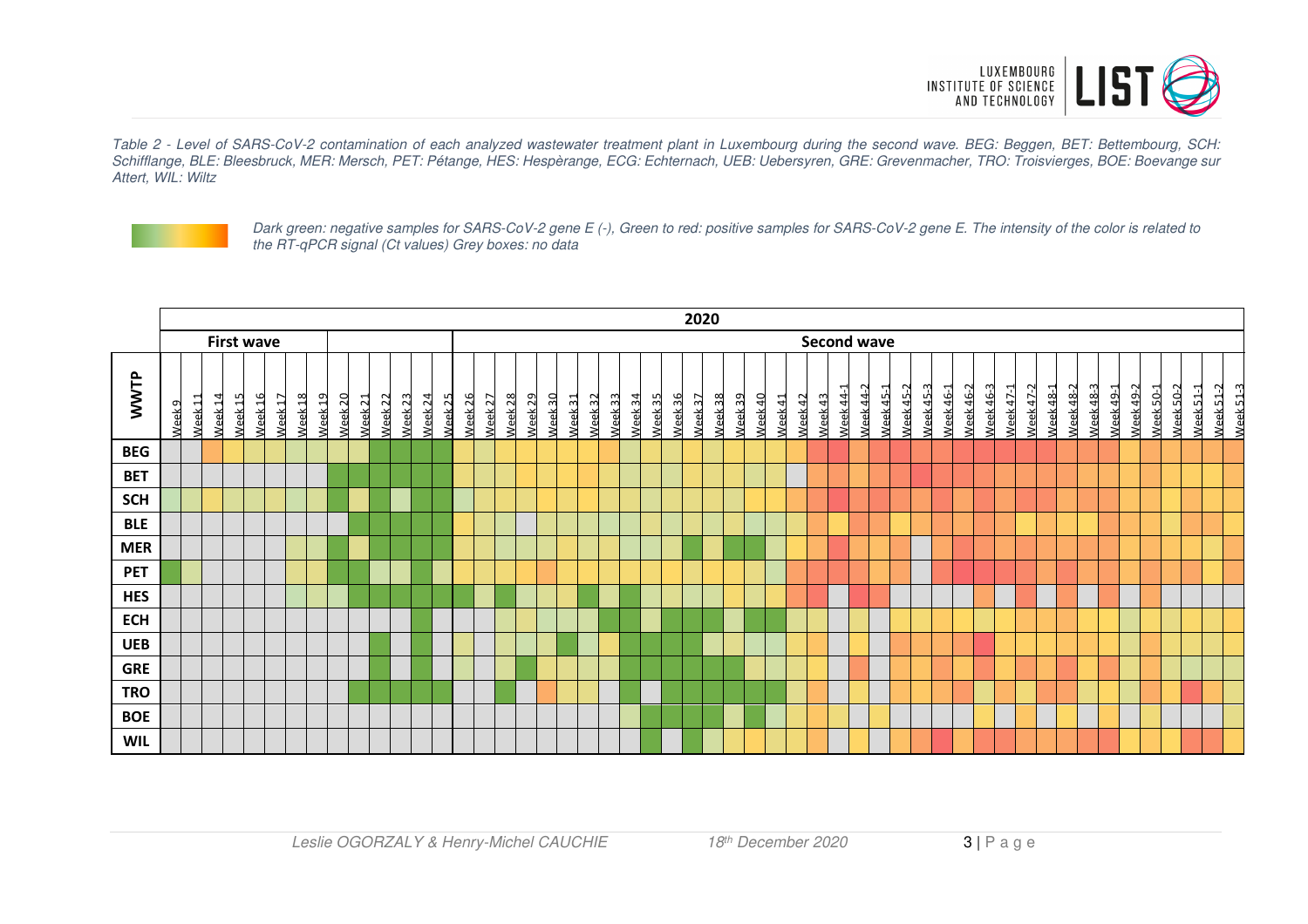







**Bettembourg**



**Date** Mar Apr May Jun Jul Aug Sep Oct Nov Dec 2.0e+11

SARS-CoV-2 flux

4.0e+11

6.0e+11

0

200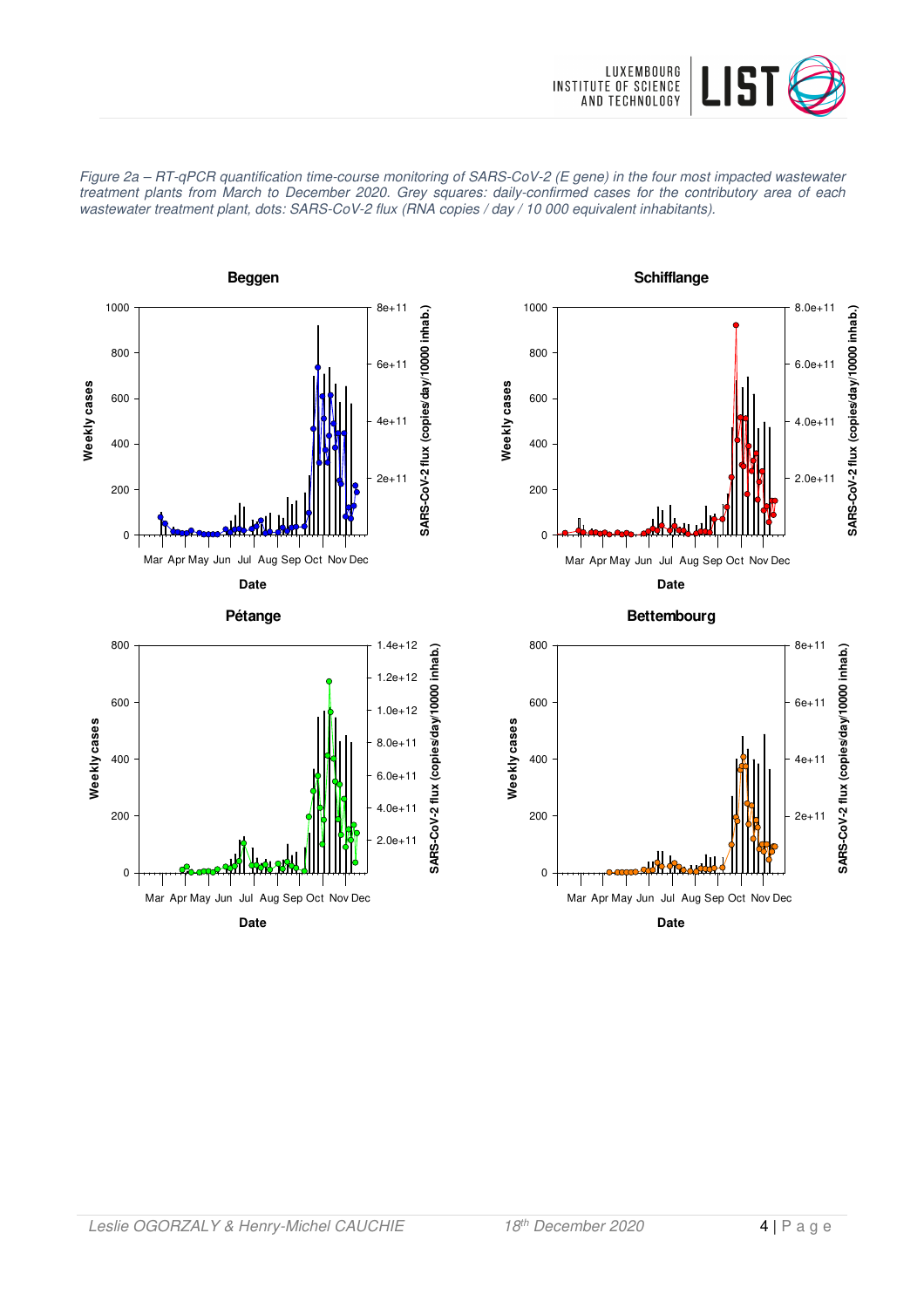

### Figure 2b - Close-up of Figure 2a showing results from September 1st on.









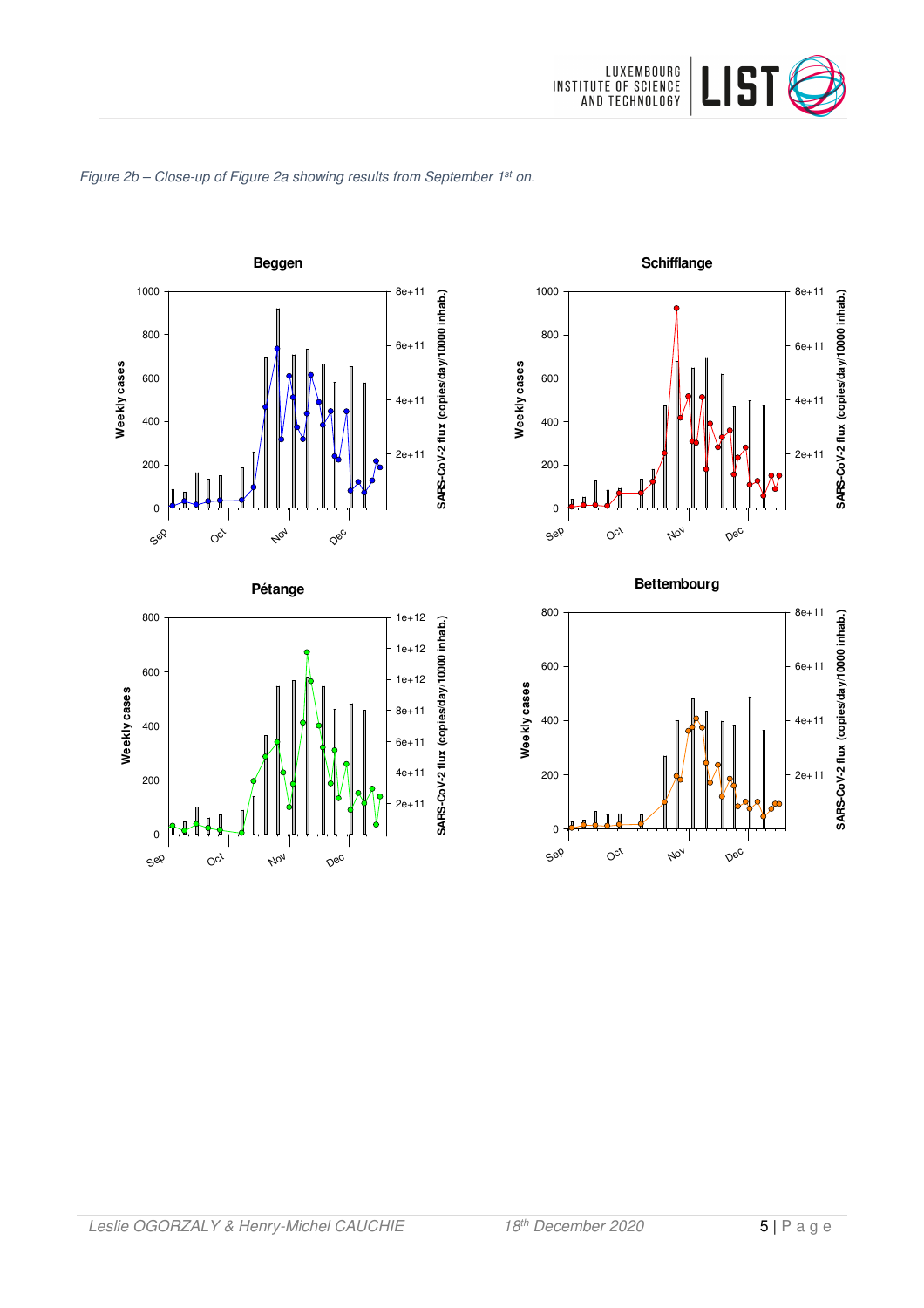



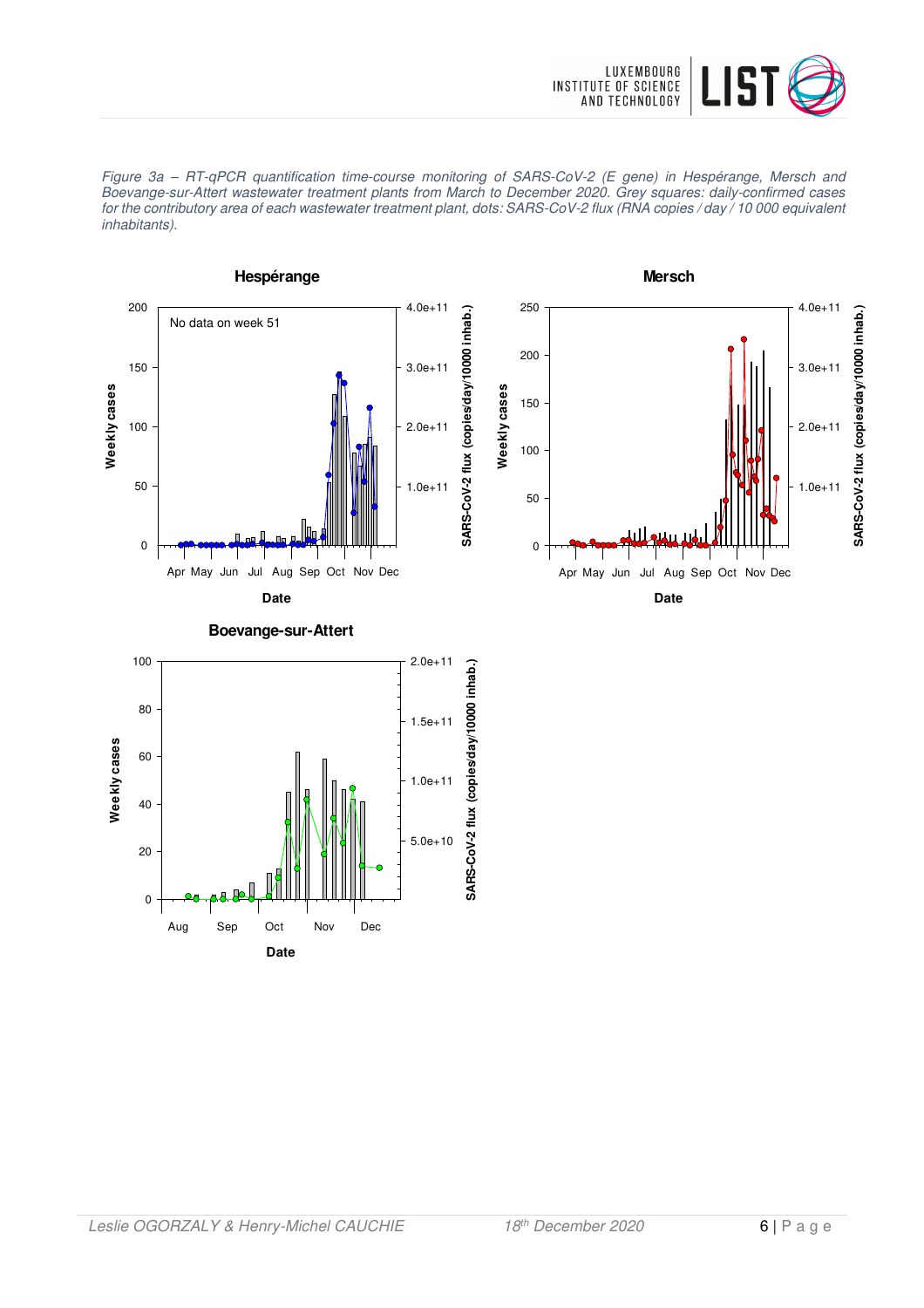

### Figure 3b - Close-up of Figure 3a showing results from September 1<sup>st</sup> on.





**Boevange-sur-Attert**



**Date**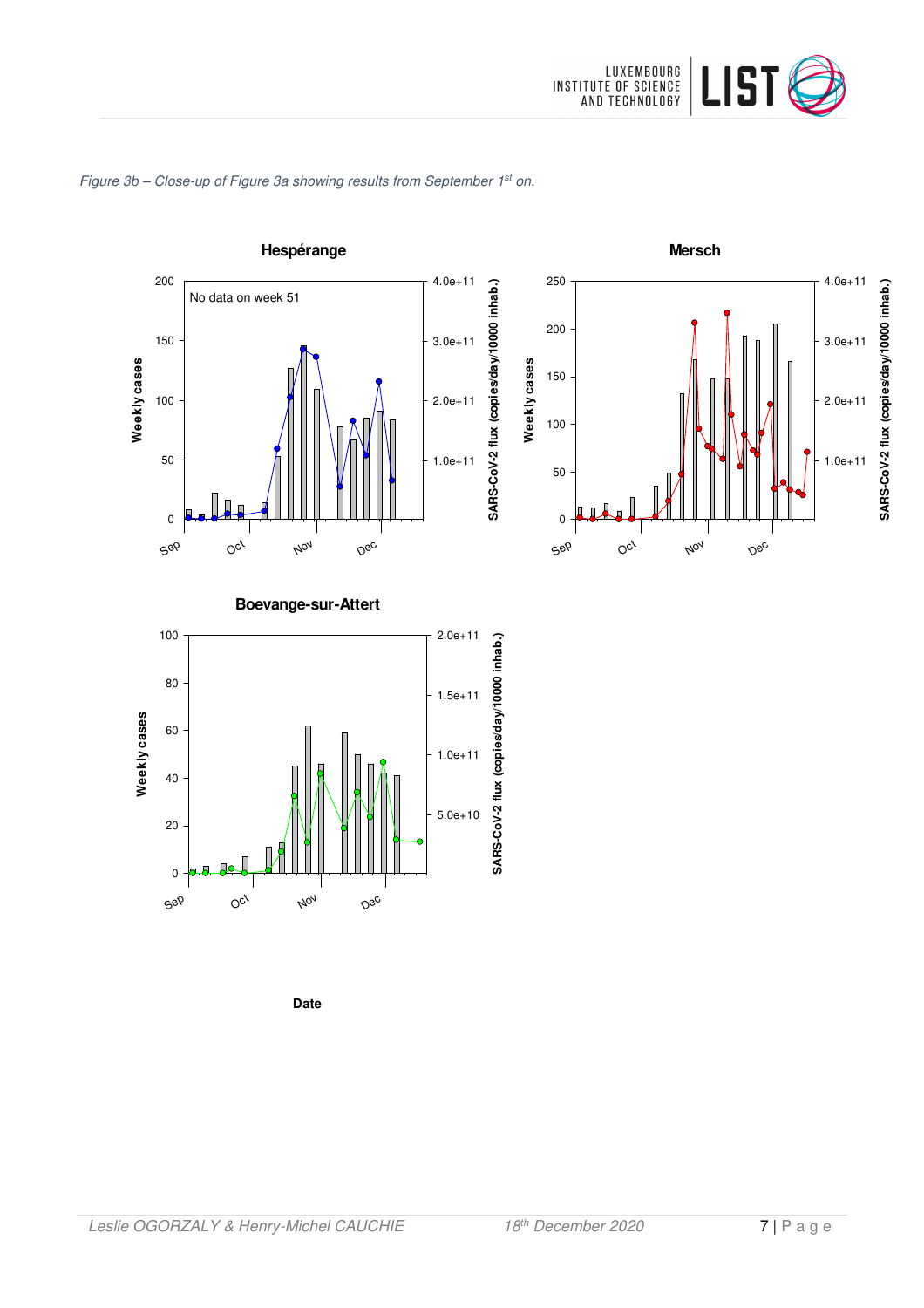

Figure 4a – RT-qPCR quantification time-course monitoring of SARS-CoV-2 (E gene) in SIDEST wastewater treatment plants from March to December 2020. Grey squares: daily-confirmed cases for the contributory area of each wastewater treatment plant, dots: SARS-CoV-2 flux (RNA copies / day / 10 000 equivalent inhabitants).





**Echternach**

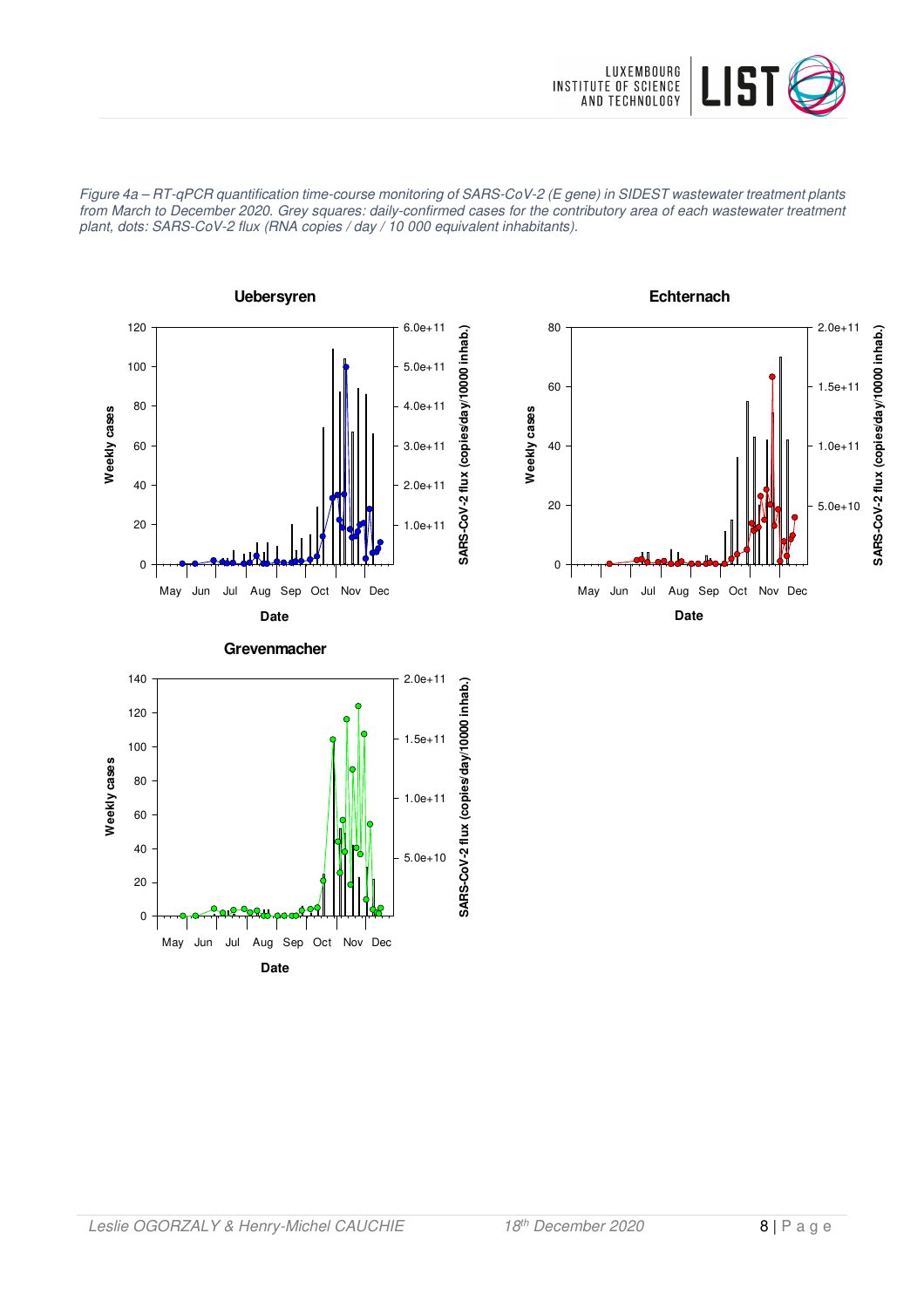

### Figure 4b – Close-up of Figure 4a showing results from September 1st on.





#### **Grevenmacher**

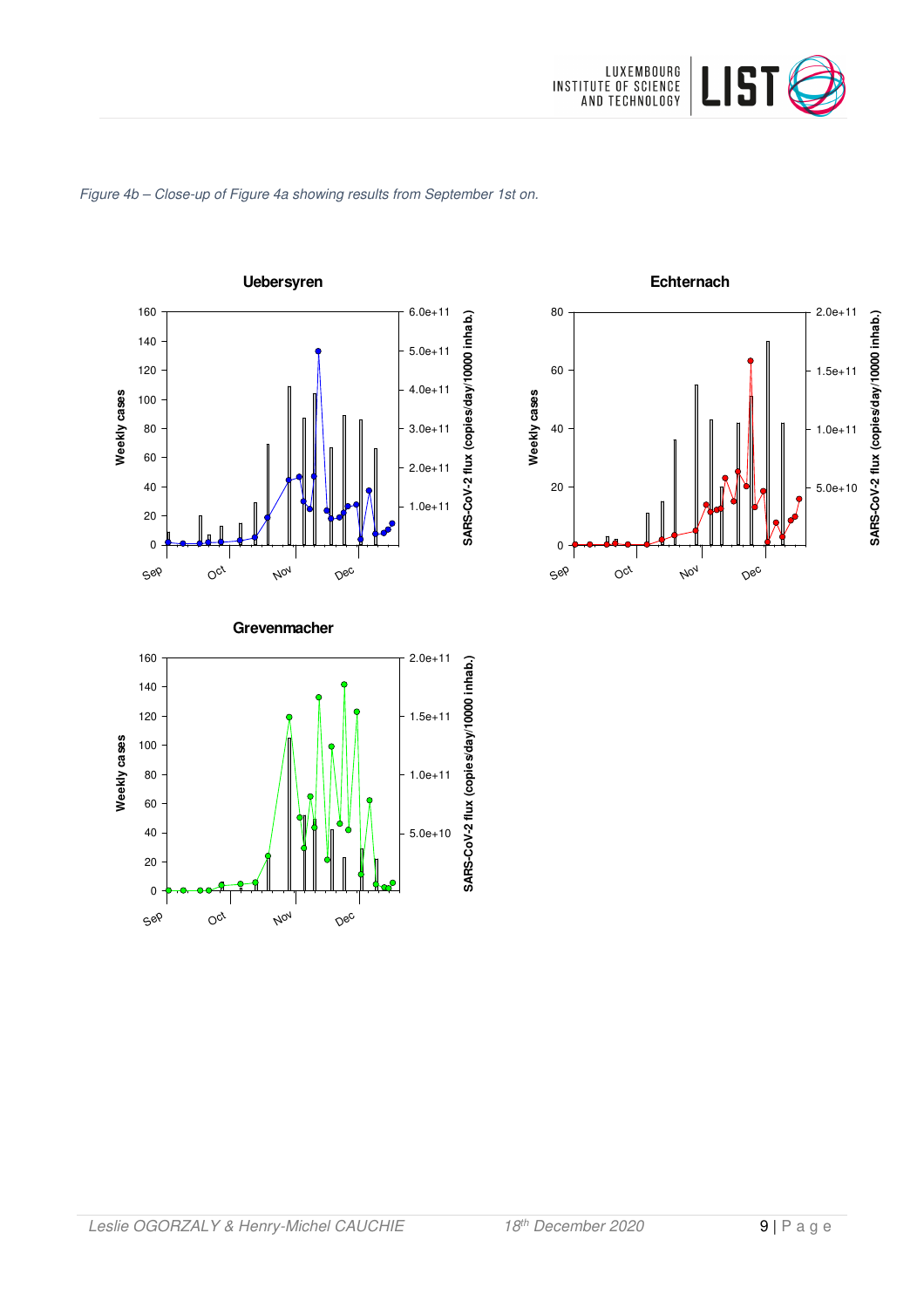





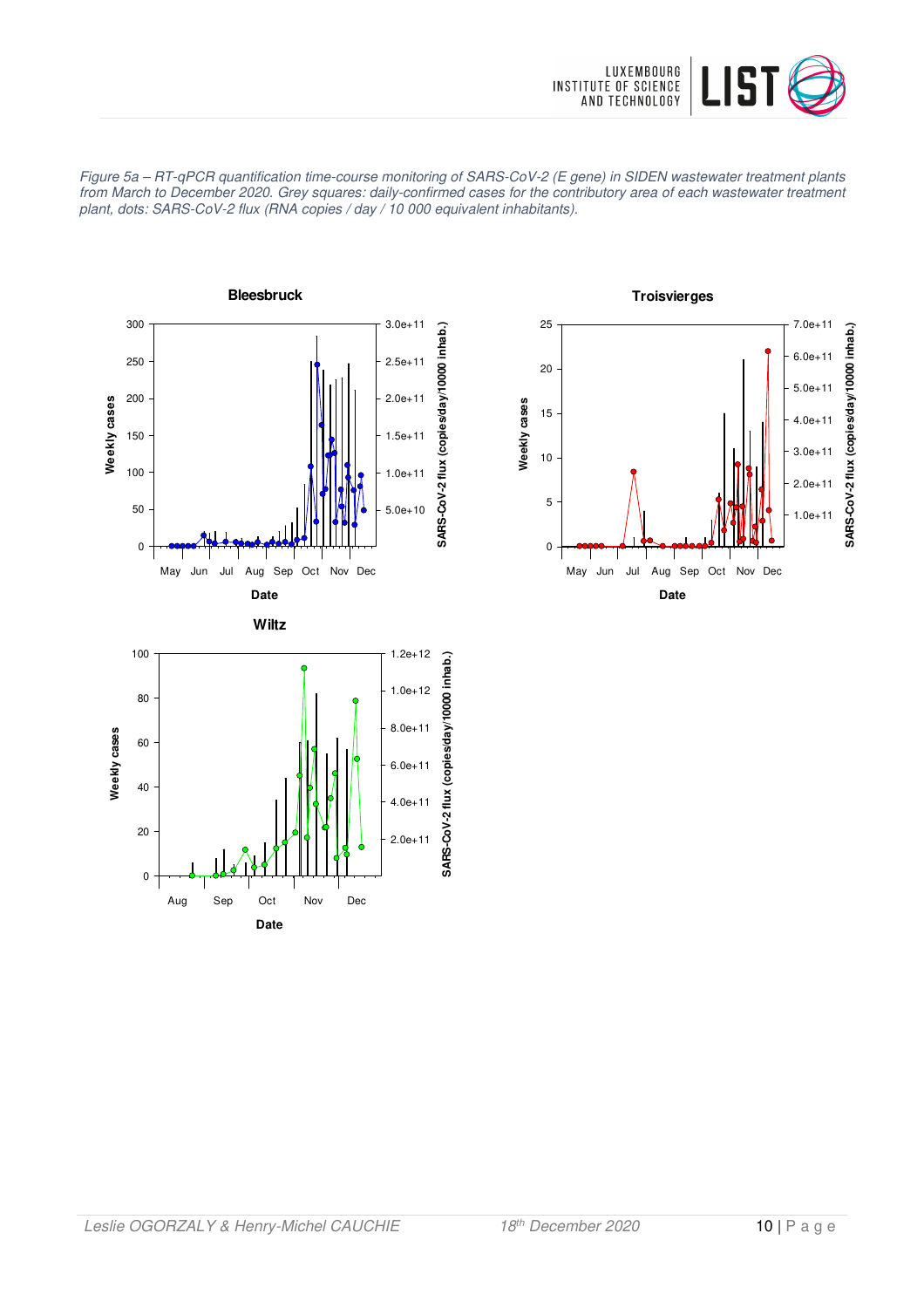







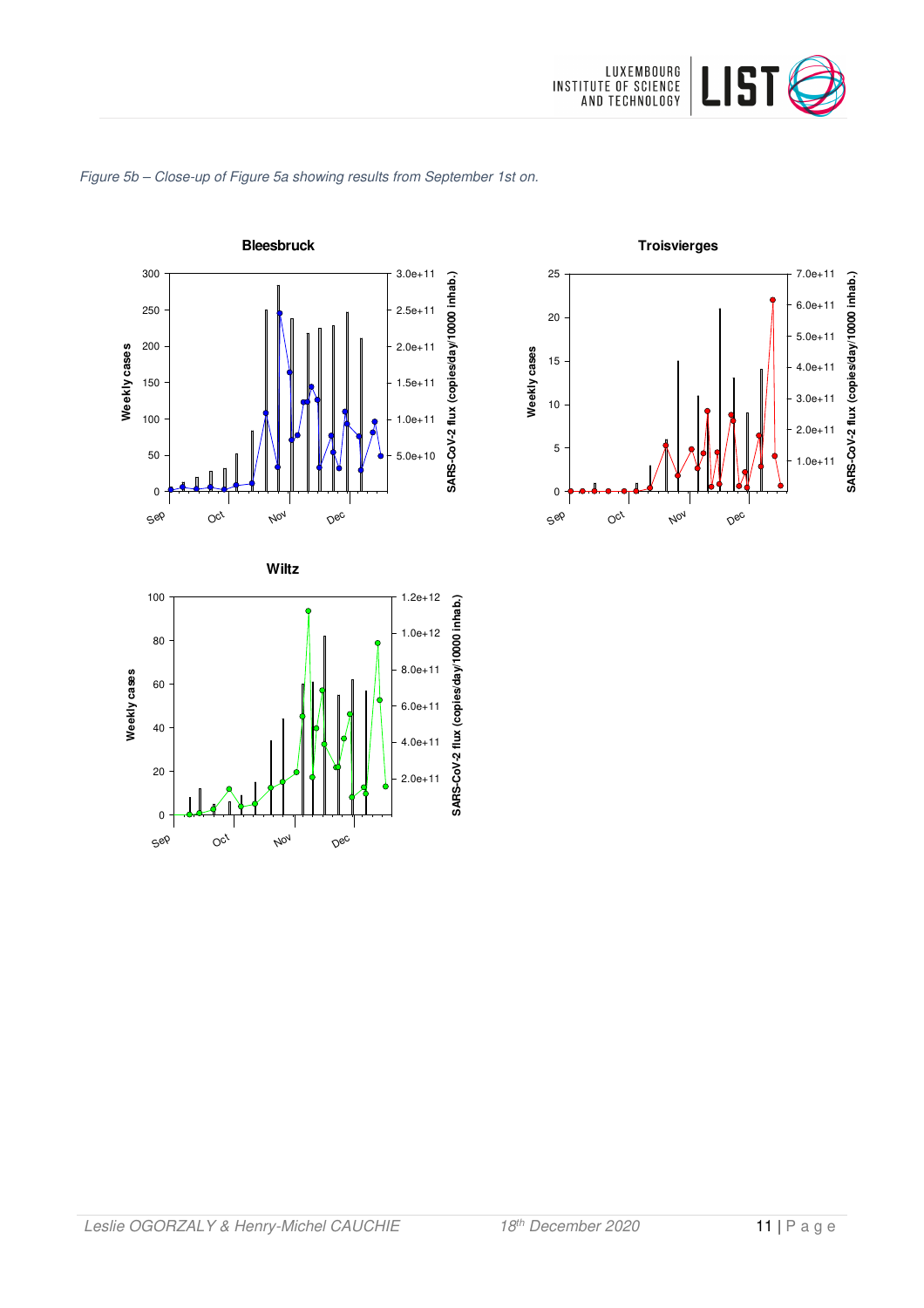

### Table 3- Timing of sewage sampling since the beginning of the CORONASTEP study

|                     |                                        |                          |                          |                               | 2019           |                                                    |                  |                        |                   |                                       |                          |                                       |                       |                                                    |                       |                         |            |                        |                    |            |                 |         |            |            |            |            |         | 2020                  |            |            |            |            |         |                       |         |           |            |                        |            |            |               |                             |                |                |                       |                |                          |                         |                      |
|---------------------|----------------------------------------|--------------------------|--------------------------|-------------------------------|----------------|----------------------------------------------------|------------------|------------------------|-------------------|---------------------------------------|--------------------------|---------------------------------------|-----------------------|----------------------------------------------------|-----------------------|-------------------------|------------|------------------------|--------------------|------------|-----------------|---------|------------|------------|------------|------------|---------|-----------------------|------------|------------|------------|------------|---------|-----------------------|---------|-----------|------------|------------------------|------------|------------|---------------|-----------------------------|----------------|----------------|-----------------------|----------------|--------------------------|-------------------------|----------------------|
| <b>WWTP</b>         | ćity<br>inhabitants)<br>දී<br>Max<br>ē | Inhabitants<br>connected | $\overline{4}$<br>Week   | $\omega$<br>$\vec{a}$<br>Week | 46<br>Week     | $\overline{\phantom{0}}$<br>$\overline{2}$<br>Week | $\omega$<br>Week | $\overline{ }$<br>Week | $\sigma$<br>Week! | ⊣<br>$\overline{\phantom{0}}$<br>Week | 4<br>Week                | ഗ<br>$\overline{\phantom{0}}$<br>Week | $\frac{6}{1}$<br>Week | $\overline{ }$<br>$\overline{\phantom{0}}$<br>Week | $\frac{8}{1}$<br>Week | $\overline{a}$<br>Week: | 20<br>Week | $\overline{z}$<br>Week | Week <sub>22</sub> | 23<br>Week | $^{24}$<br>Week | Week 25 | 26<br>Week | 27<br>Week | 28<br>Week | 29<br>Week | Week 30 | $\frac{1}{2}$<br>Week | 32<br>Week | 33<br>Week | 34<br>Week | 35<br>Week | Week 36 | $\frac{2}{3}$<br>Week | Week 38 | ဥ<br>Week | 40<br>Week | $\overline{4}$<br>Week | 42<br>Week | \$<br>Week | 44<br>Week    | ഹ<br>$\overline{4}$<br>Week | 46<br>Week     | 47<br>Week     | $\frac{8}{3}$<br>Week | 49<br>Week     | 50<br>Week               | Week 51                 | <b>Total samples</b> |
| Beggen              | 210000                                 | 139731                   |                          |                               |                |                                                    |                  |                        |                   |                                       |                          |                                       |                       |                                                    |                       |                         |            |                        |                    |            |                 |         |            |            |            |            |         |                       |            |            |            |            |         |                       |         |           |            |                        |            |            |               | $\overline{3}$              | $\overline{3}$ |                |                       | $\overline{2}$ |                          | 3                       | 50                   |
| Bettembourg         | 95000                                  | 53606                    |                          |                               |                |                                                    |                  |                        |                   |                                       |                          |                                       |                       |                                                    |                       |                         |            |                        |                    |            |                 |         |            |            |            |            |         |                       |            |            |            |            |         |                       |         |           |            |                        |            |            |               |                             |                |                |                       |                |                          |                         | 43                   |
| Schifflange         | 90000                                  | 68143                    |                          |                               |                |                                                    |                  |                        |                   |                                       |                          |                                       |                       |                                                    |                       |                         |            |                        |                    |            |                 |         |            |            |            |            |         |                       |            |            |            |            |         |                       |         |           |            |                        |            |            |               | $\overline{\mathbf{3}}$     | $\overline{3}$ | $\overline{2}$ |                       | $\overline{2}$ |                          | 3                       | 58                   |
| Bleesbrück          | 80000                                  | 30930                    |                          |                               |                |                                                    |                  |                        |                   |                                       |                          |                                       |                       |                                                    |                       |                         |            |                        |                    |            |                 |         |            |            |            |            |         |                       |            |            |            |            |         |                       |         |           |            |                        |            |            | $\mathcal{P}$ |                             |                |                |                       |                |                          | 3                       | 42                   |
| Mersch              | 70000                                  | 30473                    |                          |                               |                |                                                    |                  |                        |                   |                                       |                          |                                       |                       |                                                    | $\mathbf{1}$          |                         |            |                        |                    |            |                 |         |            |            |            |            |         |                       |            |            |            |            |         |                       |         |           |            |                        |            |            |               |                             | $\overline{3}$ |                |                       | $\overline{2}$ |                          | 3                       | 45                   |
| Pétange             | 50000                                  | 59481                    |                          |                               |                |                                                    |                  |                        |                   |                                       |                          |                                       |                       |                                                    |                       |                         |            |                        |                    |            |                 |         |            |            |            |            |         |                       |            |            |            |            |         |                       |         |           |            |                        |            |            |               |                             | 3              | $\mathcal{D}$  |                       | $\overline{2}$ | 2                        | 3                       | 53                   |
| Hesperange          | 36000                                  | 15479                    |                          |                               |                |                                                    |                  |                        |                   |                                       |                          |                                       |                       |                                                    |                       |                         |            |                        |                    |            |                 |         |            |            |            |            |         |                       |            |            |            |            |         |                       |         |           |            |                        |            |            |               |                             |                |                |                       |                |                          |                         | 35                   |
| Echternach          | 36000                                  | 7499                     |                          |                               |                |                                                    |                  |                        |                   |                                       |                          |                                       |                       |                                                    |                       |                         |            |                        |                    |            |                 |         |            |            |            |            |         |                       |            |            |            |            |         |                       |         |           |            |                        |            |            |               |                             | $\overline{3}$ |                |                       |                |                          | 3                       | 35                   |
| Uebersyren          | 35000                                  | 18600                    |                          |                               |                |                                                    |                  |                        |                   |                                       |                          |                                       |                       |                                                    |                       |                         |            |                        |                    |            |                 |         |            |            |            |            |         |                       |            |            |            |            |         |                       |         |           |            |                        |            |            |               |                             |                |                |                       |                |                          |                         | 37                   |
| Grevenmacher        | 47000                                  | 9835                     |                          |                               |                |                                                    |                  |                        |                   |                                       |                          |                                       |                       |                                                    |                       |                         |            |                        |                    |            |                 |         |            |            |            |            |         |                       |            |            |            |            |         |                       |         |           |            |                        |            |            |               |                             | $\overline{3}$ | 2              | $\mathbf{a}$          | $\overline{2}$ | $\overline{2}$           | $\overline{\mathbf{3}}$ | 37                   |
| Troisvierges        | 5000                                   | 3411                     |                          |                               |                |                                                    |                  |                        |                   |                                       |                          |                                       |                       |                                                    |                       |                         |            |                        |                    |            |                 |         |            |            |            |            |         |                       |            |            |            |            |         |                       |         |           |            |                        |            |            |               |                             | $\overline{3}$ |                |                       |                |                          | $\overline{3}$          | 36                   |
| Boevange sur Attert | 15000                                  | 1170                     |                          |                               |                |                                                    |                  |                        |                   |                                       |                          |                                       |                       |                                                    |                       |                         |            |                        |                    |            |                 |         |            |            |            |            |         |                       |            |            |            |            |         |                       |         |           |            |                        |            |            |               |                             |                |                |                       |                |                          |                         | <sup>19</sup>        |
| Wiltz               | 16500                                  | 6944                     |                          |                               |                |                                                    |                  |                        |                   |                                       |                          |                                       |                       |                                                    |                       |                         |            |                        |                    |            |                 |         |            |            |            |            |         |                       |            |            |            |            |         |                       |         |           |            |                        |            |            |               |                             | $\overline{3}$ | $\overline{2}$ |                       | $\overline{2}$ | $\overline{\phantom{0}}$ | 3                       | 26                   |
| <b>Total</b>        | 785500                                 | 445302                   | $\overline{\phantom{a}}$ | 2 <sup>1</sup>                | $\overline{2}$ | $\overline{2}$                                     | $\overline{2}$   |                        | $\overline{2}$    |                                       | $\overline{\phantom{a}}$ | $\overline{\phantom{a}}$              |                       | $\overline{2}$                                     | - 5                   | 5                       | 6          | 8                      | 10                 | 8          | 11              | 8       | 9          |            | 11         | 9          | 11      | 11                    | 11         | 10         | 12         | 12         | 12      | 13                    | 13      | 13        | 13         | 13                     | 12         | 13         | 19            | 28                          | 35             | $24$ 37        |                       | 24             | 24                       | 35 516                  |                      |
| Pop Lux (2019)      |                                        | 613901                   |                          |                               |                |                                                    |                  |                        |                   |                                       |                          |                                       |                       |                                                    |                       |                         |            |                        |                    |            |                 |         |            |            |            |            |         |                       |            |            |            |            |         |                       |         |           |            |                        |            |            |               |                             |                |                |                       |                |                          |                         |                      |
|                     |                                        | 72.54%                   |                          |                               |                |                                                    |                  |                        |                   |                                       |                          |                                       |                       |                                                    |                       |                         |            |                        |                    |            |                 |         |            |            |            |            |         |                       |            |            |            |            |         |                       |         |           |            |                        |            |            |               |                             |                |                |                       |                |                          |                         |                      |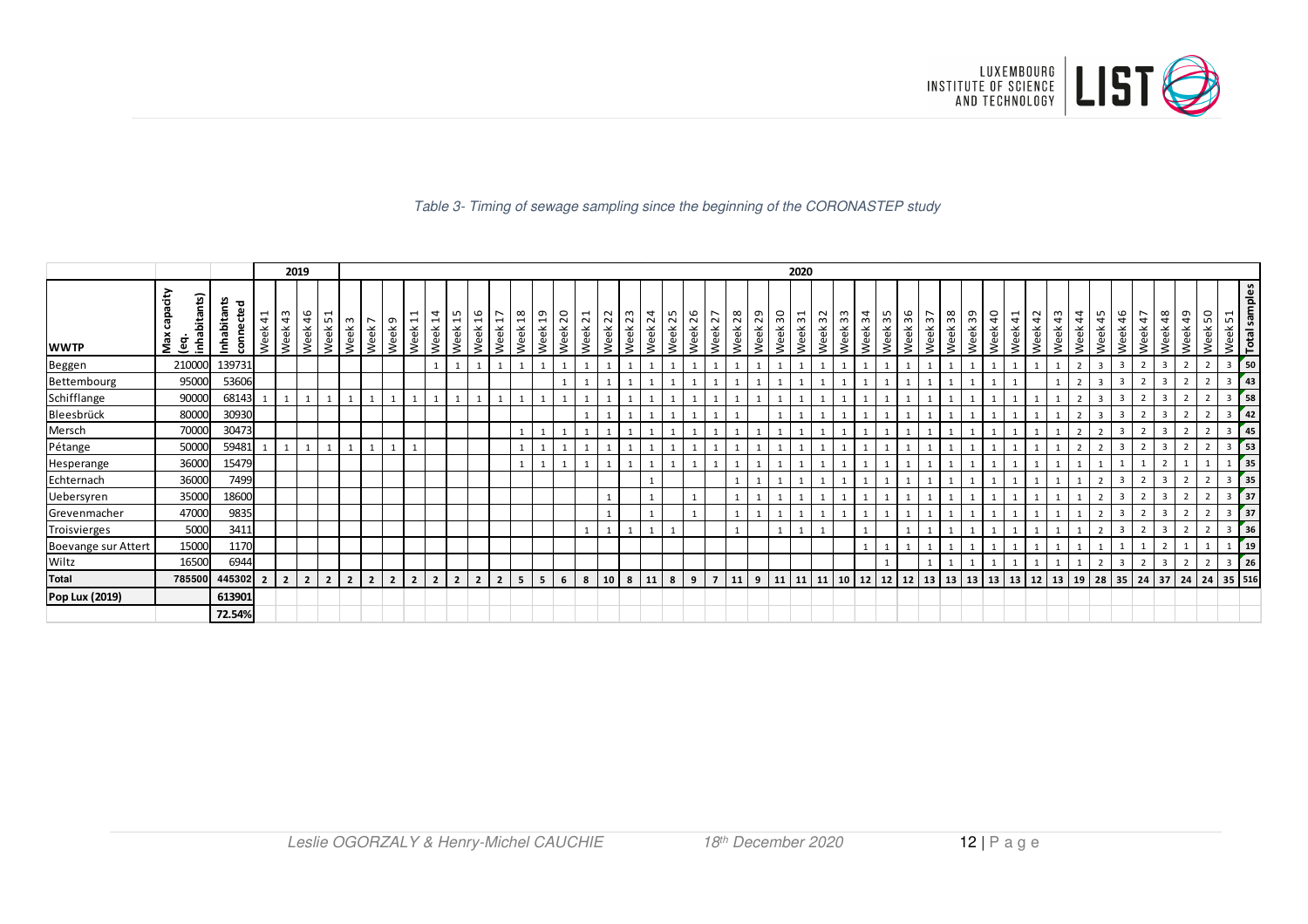## Materials and Methods



### **Sewage samples**

From March to December 2020, up to thirteen WWTPs were sampled at the inlet of the plant according to the planning presented in Table 3. The operators of the WWTPs sampled a 24-h composite sample of 96 samples according to your own sampling procedure. Composite sample was stored at 4°C until sample processing.

### **Sample processing**

The samples were transported to the laboratory at 4°C and viral RNA was isolated on the day of sampling. Larger particles (debris, bacteria) were removed from the samples by pelleting using centrifugation at 2,400 x g for 20 min at 4°C. A volume of 120 mL of supernatant was filtered through Amicon® Plus-15 centrifugal ultrafilter with a cut-off of 10 kDa (Millipore) by centrifugation at 3,220 x g for 25 min at 4°C. The resulting concentrate was collected and 140 µL of each concentrate was then processed to extract viral RNA using the QIAamp Viral RNA mini kit (Qiagen) according to the manufacturer's protocol. Elution of RNA was done in 60 μL of elution buffer.

### **Real-time One-Step RT-PCR**

Samples are screened for the presence of *Sarbecovirus (Coronaviridae, Betacoronaviruses*) and/or SARS-CoV-2 virus RNA by two distinct real-time one-step RT-PCR, one on the E gene (Envelope small membrane protein) and the second on the N gene (nucleoprotein). The E gene real-time RT-PCR can detect Sarbecoviruses, i.e. SARS-CoV, SARS-CoV-2 and closely related bat viruses. In the context of the COVID19 pandemic, it can be assumed that only SARS-CoV-2 strains will be detected by this assay given that SARS-CoV virus has been eradicated and other bat viruses do not commonly circulate in the human population. The E gene assay is adapted from Corman et al. [17]. The N gene real-time RT-PCR assay (N1 assay) specifically detects SARS-CoV-2 virus. It is adapted from the CDC protocol<sup>1</sup>. The two primers/probe sets are presented in Table 3. The RTqPCR protocols and reagents were all provided by the LIH.

| <b>Target</b> | <b>Primer name</b> | Primer sequence (5' to 3')                     | <b>References</b> |
|---------------|--------------------|------------------------------------------------|-------------------|
| E gene        | E Sarbeco F1       | 5-ACAGGTACGTTAATAGTTAATAGCGT-3                 | Corman et al.,    |
|               | E Sarbeco R2       | 5-ATATTGCAGCAGTACGCACACA-3                     | 2020              |
|               | E Sarbeco P1       | 5'-FAM-ACACTAGCCATCCTTACTGCGCTTCG-BHQ1         |                   |
| N gene        | 2019-nCoV N1 Fw    | 5'-GAC CCC AAA ATC AGC GAA AT-3'               | <b>CDC</b>        |
|               | 2019-nCoV N1 Rv    | 5'-TCT GGT TAC TGC CAG TTG AAT CTG-3'          |                   |
|               | 2019-nCoV N1 Probe | 5'-FAM-ACC CCG CAT TAC GTT TGG TGG ACC-BHQ1-3' |                   |

### Table 4 – RT-qPCR primer-probe sets

Each reaction contained 5 μL of RNA template, 5 μL of TaqPath 1-step RT-qPCR MasterMix (A15299, Life Technologies), 0.5 µL of each primer (20 µM) and probe (5 µM) and the reaction volume was adjusted to a final volume of 20 μL with molecular biology grade water. Thermal cycling reactions were carried out at 50 °C for 15 min, followed by 95 °C for 2 min and 45 cycles of 95 °C for 3 sec and 58°C (E gene) or 55°C (N gene) for 30 sec using a Viia7 Real-Time PCR Detection System (Life Technologies). Reactions were considered positive (limit of detection – LOD) if the cycle threshold (Ct value) was below 40 cycles.

<sup>1</sup> https://www.cdc.gov/coronavirus/2019-ncov/downloads/rt-pcr-panel-primer-probes.pdf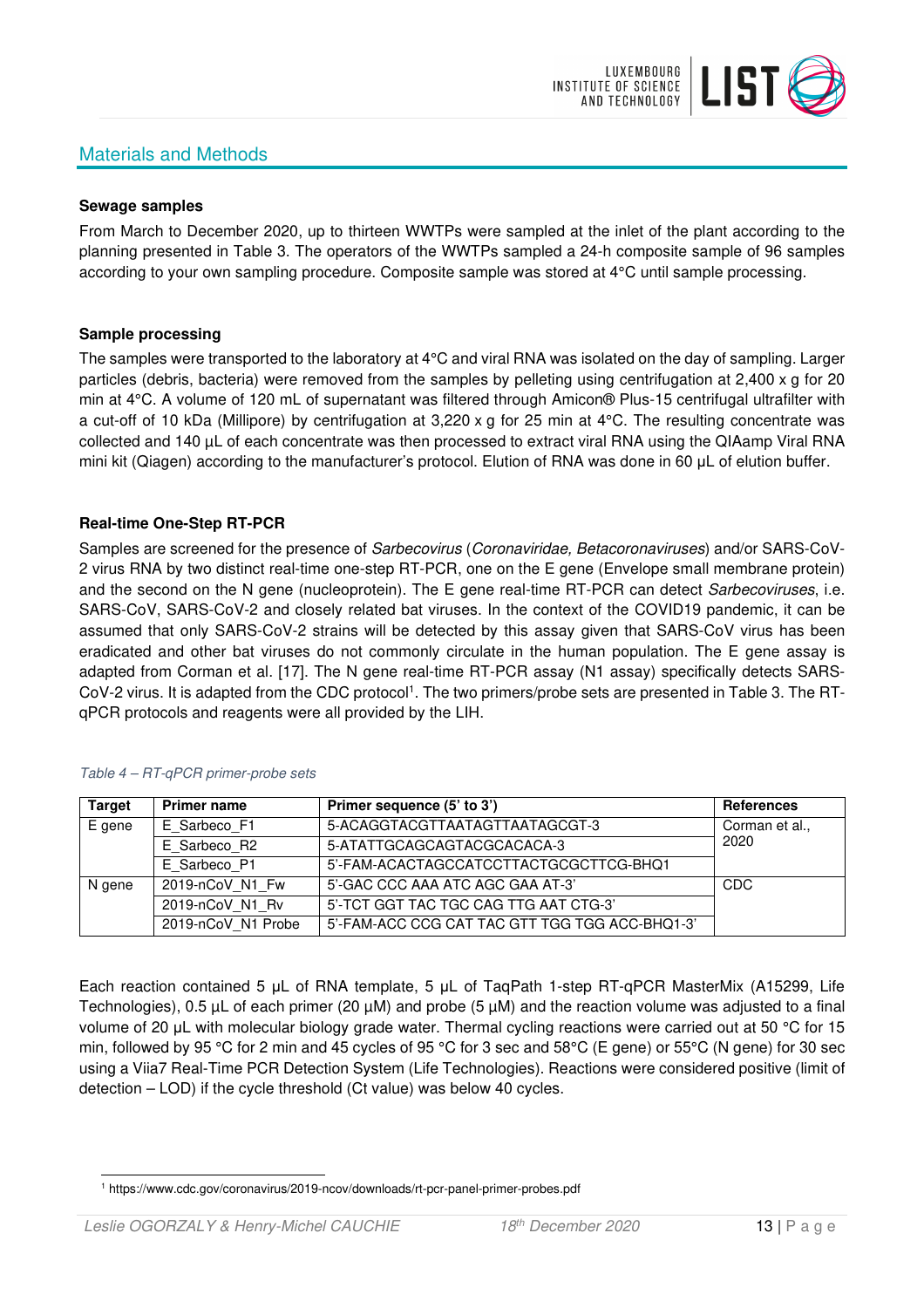

### **Controls**

A non-target RNA fragment commercially available (VetMAX™ Xeno™ IPC and VetMAX™ Xeno™ IPC Assay, ThermoFischer Scientific) was added to the viral RNA extract from sewage concentrates as an internal positive control (IPC). This IPC-RNA is used to control the performance of the RT-qPCR (E gene) and to detect the presence of RT-qPCR inhibitors.

Viral RNA copies quantification of both targeting genes in wastewater samples was performed using RT-qPCR standard curves generated using EDX SARS-CoV-2 Standard (Biorad). This standard is manufactured with synthetic RNA transcripts containing 5 targets (E, N, S, ORF1a, and RdRP genes of SARS-CoV-2, 200,000 copies/mL each).Using such a standard, the limits of quantification (LOQ) of both RT-qPCR assays were estimated to 1 RNA copy per reaction (Figure 6).



Figure 6 – RT-qPCR standard curves established for both targeting genes (E gene and N gene) of SARS-CoV-2 using a commercially available standard (Biorad).

### **Data interpretation**

A sample is declared positive for the presence of SARS-CoV-2 if both targets (E and N gene) are detected with Ct values less than or equal to the LOQ. If only one target is detected or if target genes are detected with Ct values between the LOD and the LOQ, samples are reported as presumptive positive (+/-). A sample is declared negative when no target genes are detected (Ct values superior to the LOD).

In case of presumptive positive, sample is tested again using another RT-qPCR detection assay (Allplex 2019 nCoV Assay, Seegene). This commercially available detection kit is a multiplex real-time RT-PCR assay for simultaneous detection of three target genes of SARS-CoV-2 in a single tube. The assay is designed to detect RdRP and N genes specific for SARS-CoV-2, and E gene specific for all Sarbecovirus including SARS-CoV-2.

As shown in Figure 7, a highly significant correlation (Pearson Correlation,  $R^2=0.964$ ,  $p = 5.979.10^{-24}$ ) was obtained between the SARS-CoV-2 RNA concentrations estimated using the E gene and the N gene, respectively. Therefore, only the E gene results were presented in this report.